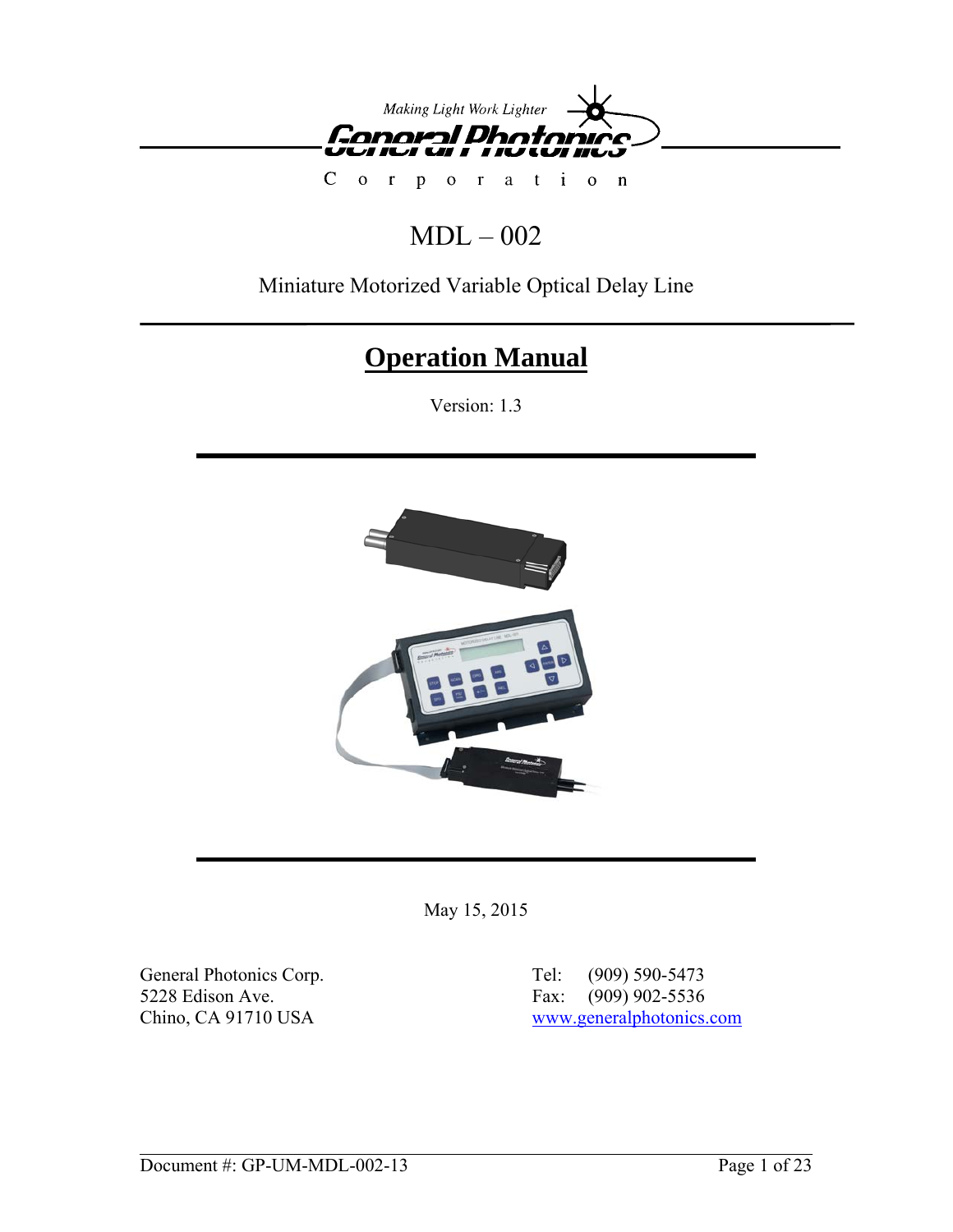## **Table of Contents:**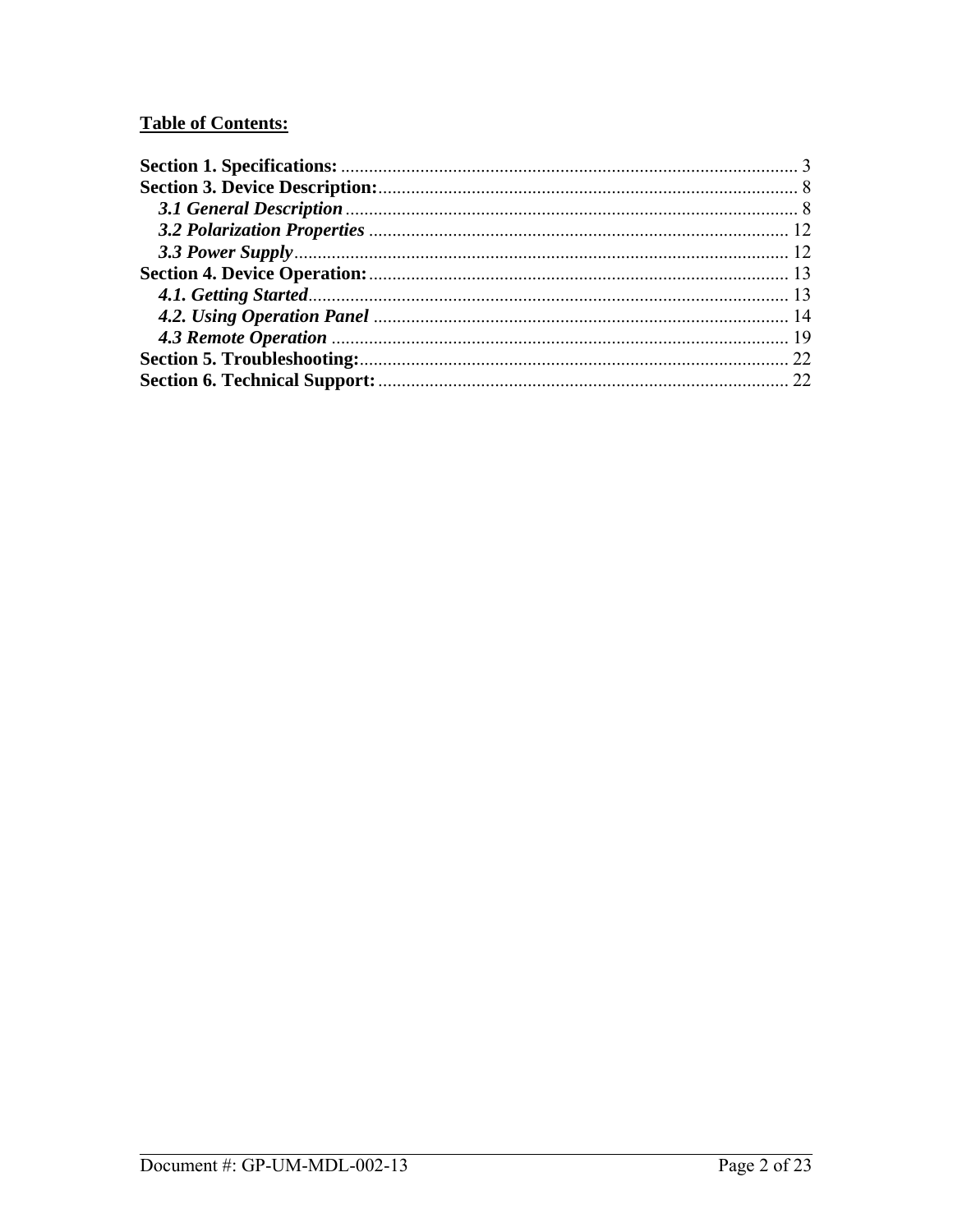#### <span id="page-2-0"></span>**Section 1. Specifications:**

|                                          | SM: 1260-1650 nm                                                   |
|------------------------------------------|--------------------------------------------------------------------|
| Operating Wavelength <sup>1</sup>        | PM: 1310±50 or 1550±50 nm                                          |
|                                          | $\sqrt{0}$ ~ 250 ps continuous for 250 ps model                    |
| Optical delay range <sup>2</sup>         | $0 \sim 330$ ps continuous for 330 ps model                        |
|                                          | $0 \sim 560$ ps continuous for 560 ps model                        |
| Optical delay resolution                 | $0.3 \mu m$ or 1 fs per encoder count                              |
| Optical delay accuracy <sup>3</sup>      | $\pm$ 0.01 ps or $\pm$ 3 µm                                        |
| Optical delay repeatability <sup>3</sup> | $\pm$ 0.01 ps or $\pm$ 3 µm                                        |
| Delay varying speed <sup>4</sup>         | 10-speed levels selectable $4$                                     |
|                                          | From 0.01 ps/sec. to 256 ps/sec.                                   |
| <b>Insertion</b> loss                    | 1.0 dB nominal                                                     |
| Insertion loss variation                 | $\pm 0.3$ dB over entire range for 250 and 330 ps models           |
|                                          | $\pm 0.5$ dB over entire range for 560 ps model                    |
| <b>PDL</b>                               | 0.1 dB for SM model                                                |
| Return loss                              | 50 dB                                                              |
| <b>Extinction</b> ratio                  | > 18 dB for PM model                                               |
| <b>Optical Damage Power Threshold</b>    | 300 mW                                                             |
| Power supply                             | $12VDC / 1A max$ .                                                 |
| Control mode                             | Panel keypad and RS-232 interface                                  |
| Display                                  | 2 x 16 character LCD                                               |
| <b>Operating Temperature</b>             | $0 °C$ to $40 °C$                                                  |
| <b>Storage Temperature</b>               | -20 °C to 60 °C                                                    |
| Fiber type                               | Corning SMF-28, or Fujikura PM Panda fiber                         |
| Dimensions                               | $0.7$ " (H) × 1.46" (W) × 4.25" (L) for 250 ps model               |
| (Optical delay head, MDL-002-M)          | $0.7$ " (H) × 1.46" (W) × 5.20" (L) for 330 ps model               |
|                                          | $0.7$ " (H) x 1.46" (W) x 6.18" (L) for 560 ps model               |
| Dimensions                               | 1.6" (H) $\times$ 4" (W) $\times$ 7" (L) for 250 and 330 ps models |

#### *1.1 Specifications for MDL-002 250, 330, and 560 ps models*

Note:

(Control or integrated unit)

1. The delay line operation wavelength range is determined by fiber type. The AR coating will also affect the performance. A dual window (1310 nm and 1550 nm) AR coating is standard for the single mode fiber version.

 $1.6$ " (H)  $\times$  4.4" (W)  $\times$  8.85" (L) for 560ps model

- 2. The display is factory set to read 0.000 ps at absolute origin. The 0.000 ps read can be set as a relative origin at any point between 0 and 250ps for the 250 ps model and between 0 and 560ps for the 560ps model. The delay can be displayed in units of picoseconds (ps) or millimeters (mm).
- 3. The accuracy and repeatability data is measured at worst case.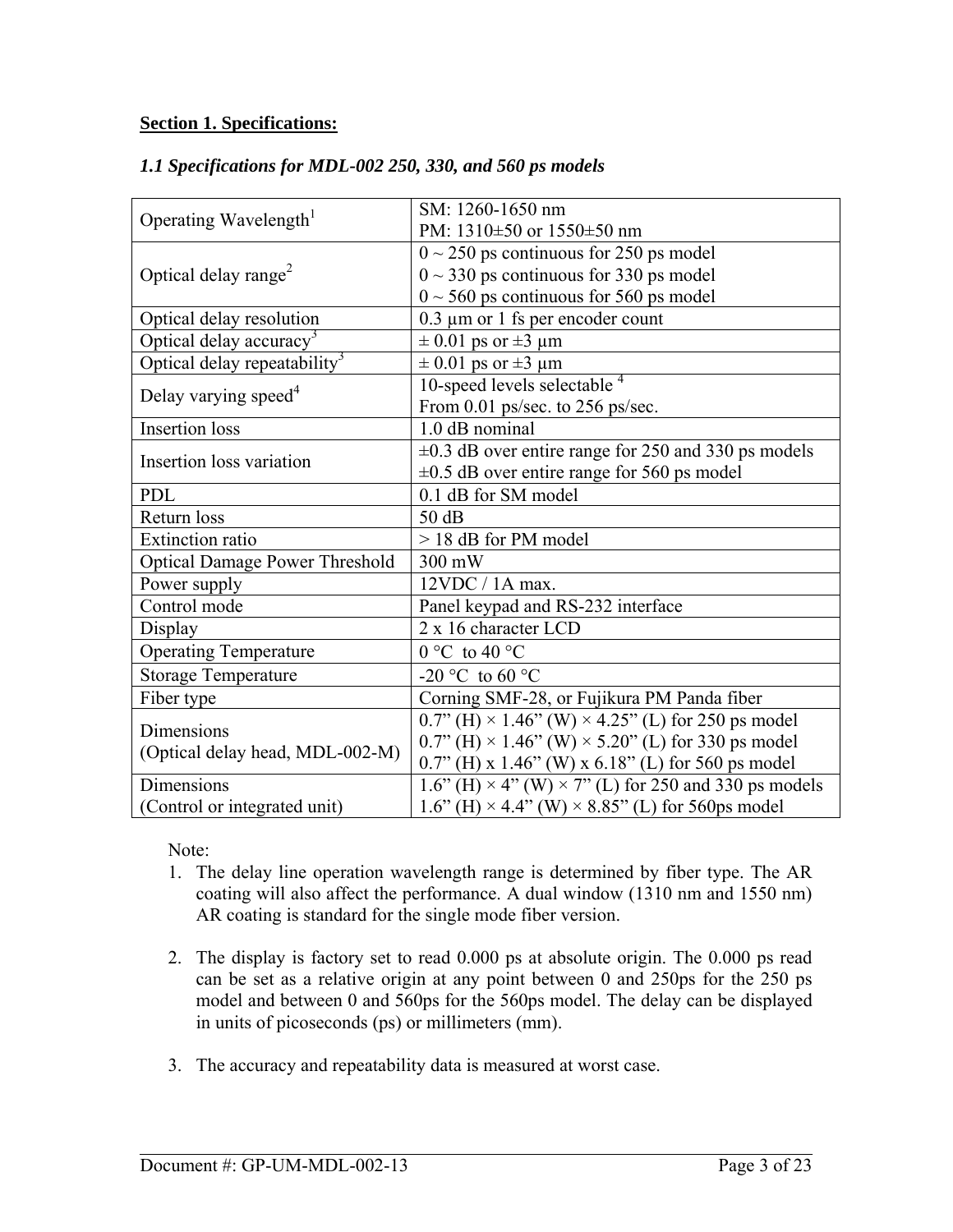4. The delay change speed levels are as follows:

| Speed $0$ : | 0.01 | ps/second                   |
|-------------|------|-----------------------------|
| Speed 1:    | 0.25 | ps/second                   |
| Speed 2:    |      | ps/second                   |
| Speed 3:    | 4    | ps/second                   |
| Speed 4:    | 8    | ps/second                   |
| Speed 5:    | 16   | ps/second                   |
| Speed 6:    | 32   | ps/second (default setting) |
| Speed 7:    | 64   | ps/second                   |
| Speed 8:    | 128  | ps/second                   |
| Speed 9:    | 256  | ps/second                   |
|             |      |                             |

Please note that the speeds in the list above are steady state speeds. There will be an acceleration and deceleration period at the beginning and the end of the travel.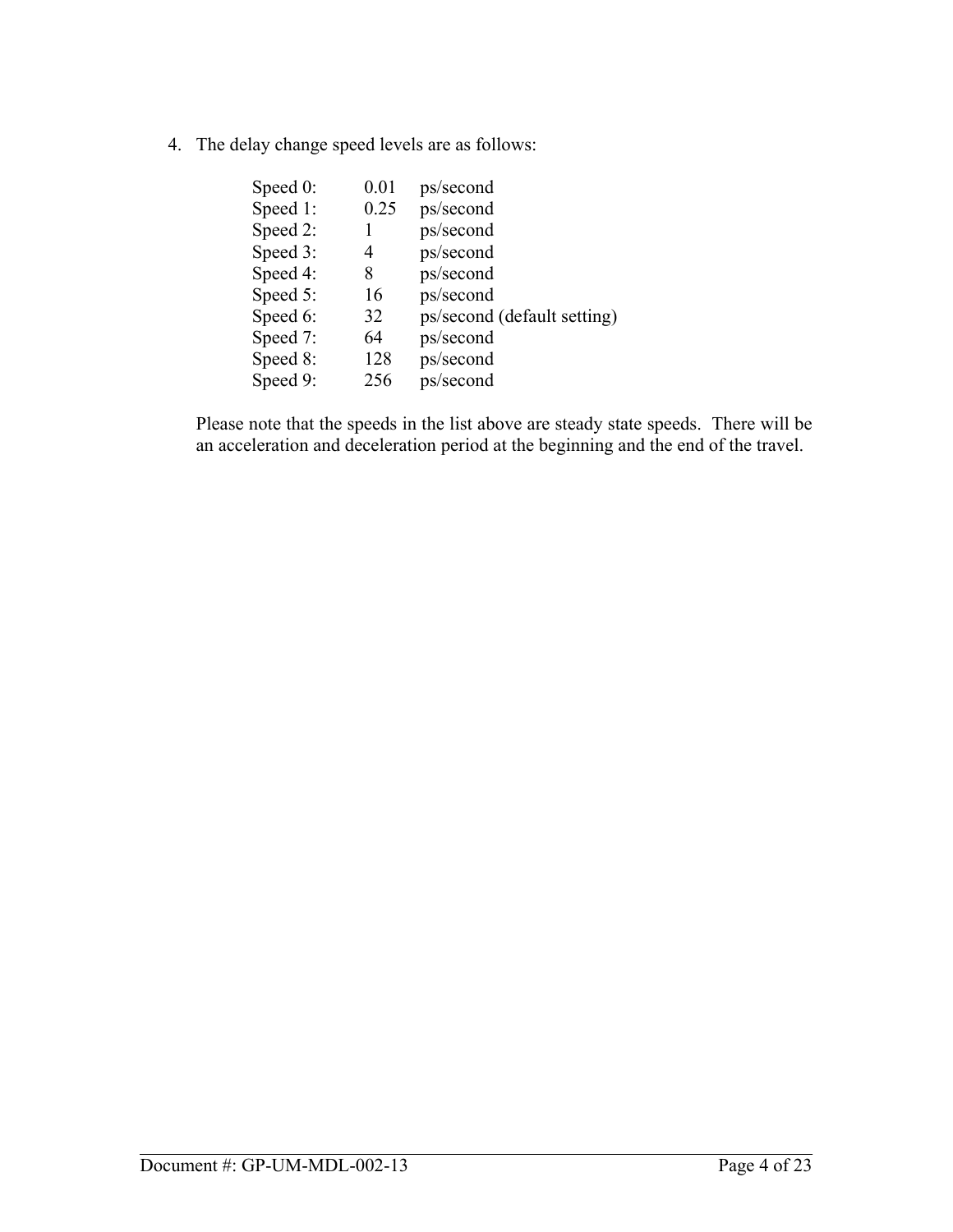#### *1.2 MDL-002 1120ps model specifications*

| Wavelength Range <sup>5</sup>      | SM: 1260 - 1650 nm                                 |
|------------------------------------|----------------------------------------------------|
|                                    | PM: 1550±50 nm                                     |
| Optical Delay Range <sup>6</sup>   | $0$ ~1120 ps continuous                            |
| <b>Optical Delay Resolution</b>    | 0.6µm or 2fs per encoder count                     |
| <b>Optical Delay Accuracy</b>      | $\pm 0.02$ ps                                      |
| <b>Optical Delay Repeatability</b> | $\pm 0.02$ ps                                      |
|                                    | µ-processor embedded system                        |
|                                    | • Point-to-point operation                         |
| Operation modes                    | • Continuous scan operation                        |
|                                    | • Remote control operation                         |
|                                    | 10-speed levels selectable <sup>8</sup>            |
| Delay Varying Speed                | From 0.02 ps/sec. to 512 ps/sec.                   |
| <b>Insertion Loss</b>              | 1.5 dB nominal                                     |
| <b>Insertion Loss Variation</b>    | $\pm$ 0.7 dB max. over entire delay range          |
| <b>Return Loss</b>                 | 50dB                                               |
| <b>PDL</b>                         | 0.1 dB max. for single mode fiber                  |
| Extinction Ratio                   | >18 dB for PM model                                |
|                                    | SM fiber: SMF-28 standard <sup>9</sup>             |
| Fiber Type                         | PM fiber: PANDA PM fiber. <sup>10</sup>            |
| <b>Optical Connectors</b>          | FC/APC or FC/PC                                    |
| Input Voltage                      | $12V$ DC/1A (max)                                  |
| Control                            | Panel keypad and RS-232 interface                  |
| Display                            | $2 \times 16$ character LCD                        |
| Operation temperature              | $0^{\circ}$ C to 40 $^{\circ}$ C                   |
| Storage temperature                | -20 $\rm{^{\circ}C}$ to 60 $\rm{^{\circ}C}$        |
| Dimensions                         | $0.7$ " (H) x 1.46" (W) x 6.18" (L) (optical head) |
|                                    | $1.6$ " (H) × 4.4" (W) × 8.85" (L) (control unit)  |
| Humidity                           | Max. 95% non condensing                            |

Notes:

- 5. The device is optimized at 1550 nm.
- 6. The display is factory set to read 0.000 ps at absolute origin. The 0.000 ps read can be set as a relative origin at any point between 0 and 1120ps. The delay can be displayed in units of picoseconds (ps) or millimeters (mm).
- 7. The accuracy and repeatability data is measured at worst case.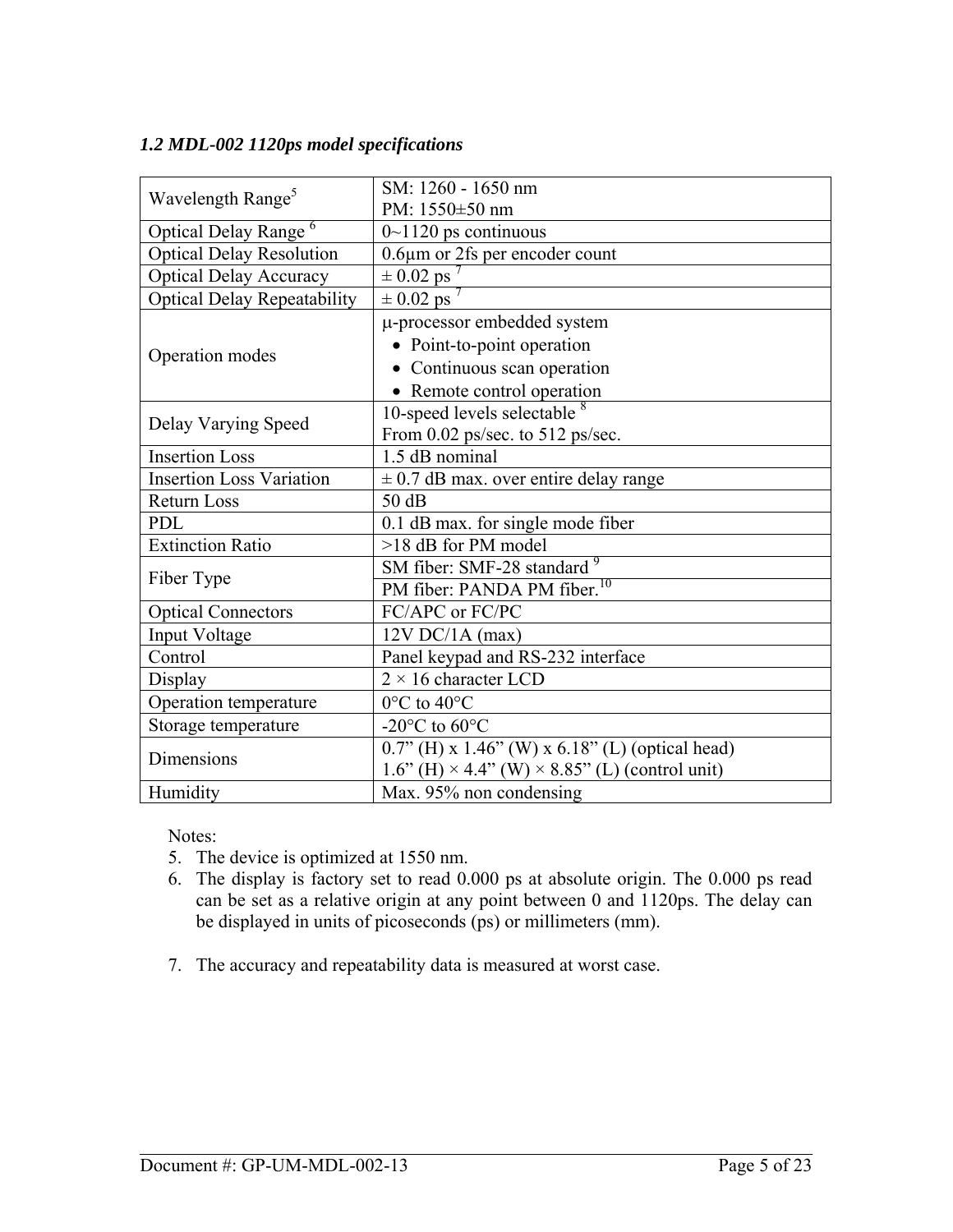8. The delay change speed levels are as follows for the MDL-002 1120ps model:

| Speed $0$ : | 0.02 | ps/second                   |
|-------------|------|-----------------------------|
| Speed 1:    | 0.5  | ps/second                   |
| Speed 2:    | 2    | ps/second                   |
| Speed 3:    | 8    | ps/second                   |
| Speed 4:    | 16   | ps/second                   |
| Speed 5:    | 32   | ps/second                   |
| Speed 6:    | 64   | ps/second (default setting) |
| Speed 7:    | 128  | ps/second                   |
| Speed 8:    | 256  | ps/second                   |
| Speed 9:    | 512  | ps/second                   |
|             |      |                             |

Please note that the speeds in the list above are steady state speeds. There will be an acceleration and deceleration period at the beginning and end of the travel.

- 9. The SMS-001 input/output coupler should be used with the single mode (nonpolarization maintaining) fiber interfaced MDL-002 1120ps model. For more information on SMS-001, please contact General Photonics.
- 10. The PMS-001 input/output coupler should be used with the polarization maintaining fiber interfaced MDL-002 1120ps model. Please contact General Photonics for more information on the PMS-001.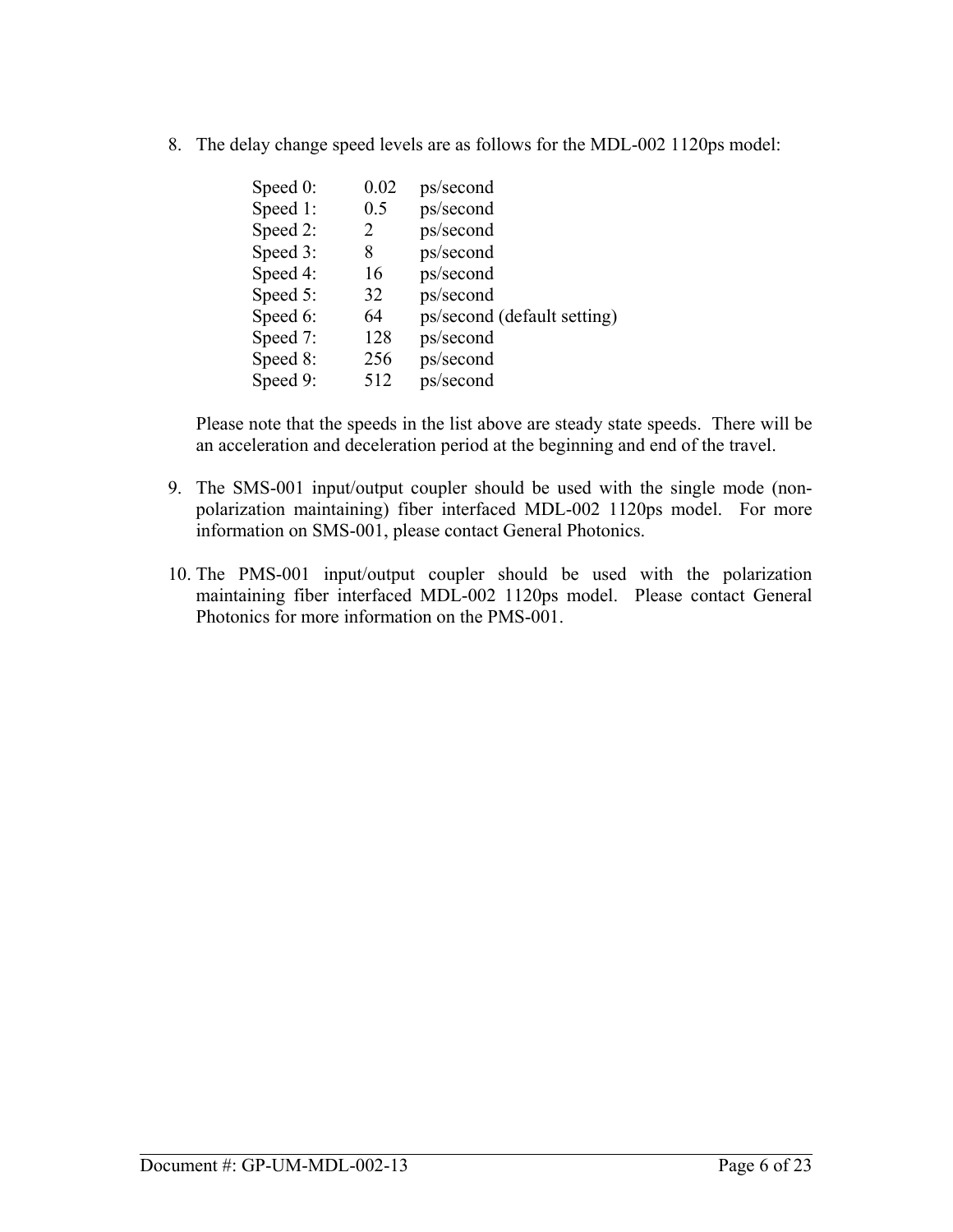## **Section 2. Overview:**

General Photonics' miniature motorized variable optical delay lines (MDL-002) provide precise, continuous optical path delay of up to 1120 picoseconds. They are driven by a DC motor with an integrated encoder, and have an extremely fine delay resolution of 0.3 $\mu$ m, or 1 fs per encoder count for the 250 or 560 ps versions, or 0.6 $\mu$ m (2 fs) per encoder count for the 1120 ps model. These characteristics make them ideal for precision optical path length control or timing alignment. As shown in Figure 1, the mini-MDL consists of a compact optical head (MDL-002-M) and a separate electronic control unit (MDL-001-C). The optical head is detachable from the control unit for easy integration into test instruments and medical and telecommunication equipment. Major applications of these MDL devices include optical time division multiplexing (OTDM), optical Fourier spectrum analysis, interferometry, pulse alignment, and optical coherence tomography (OCT). They can also be used to vary the modulation phase of reflections for the testing of reflection effects on transmitters.

The MDL-002 family consists of 250 ps (7.5 cm), 330 ps (10 cm), 560 ps (17 cm), and 1120 ps (34 cm) optical delay models. Each model can have SM or PM fiber pigtails, or free space optical beam interfaces for different customer applications.



**Figure 1 General Photonics' miniature motorized variable optical delay line - MDL-002. The optical head (MDL-002-M) is shown separately, at the top, and attached to the controller unit (MDL-001-C), at the bottom of the figure.** 

The control unit contains the microprocessor, keypad, and LCD display panel, along with a wall-plug power supply adapter. Operation commands and delay parameters can be keyed in from the keypad, and the status of the device is displayed on the LCD. In addition, the mini-MDL can be remote controlled by a personal computer via a built-in RS-232 port. Using popular PC interface software such as LabView (National Instruments), one can send all commands and read back the device status with the click of a mouse. Furthermore, the mini-MDL allows arbitrary switching between local and remote control modes from the keypad and computer.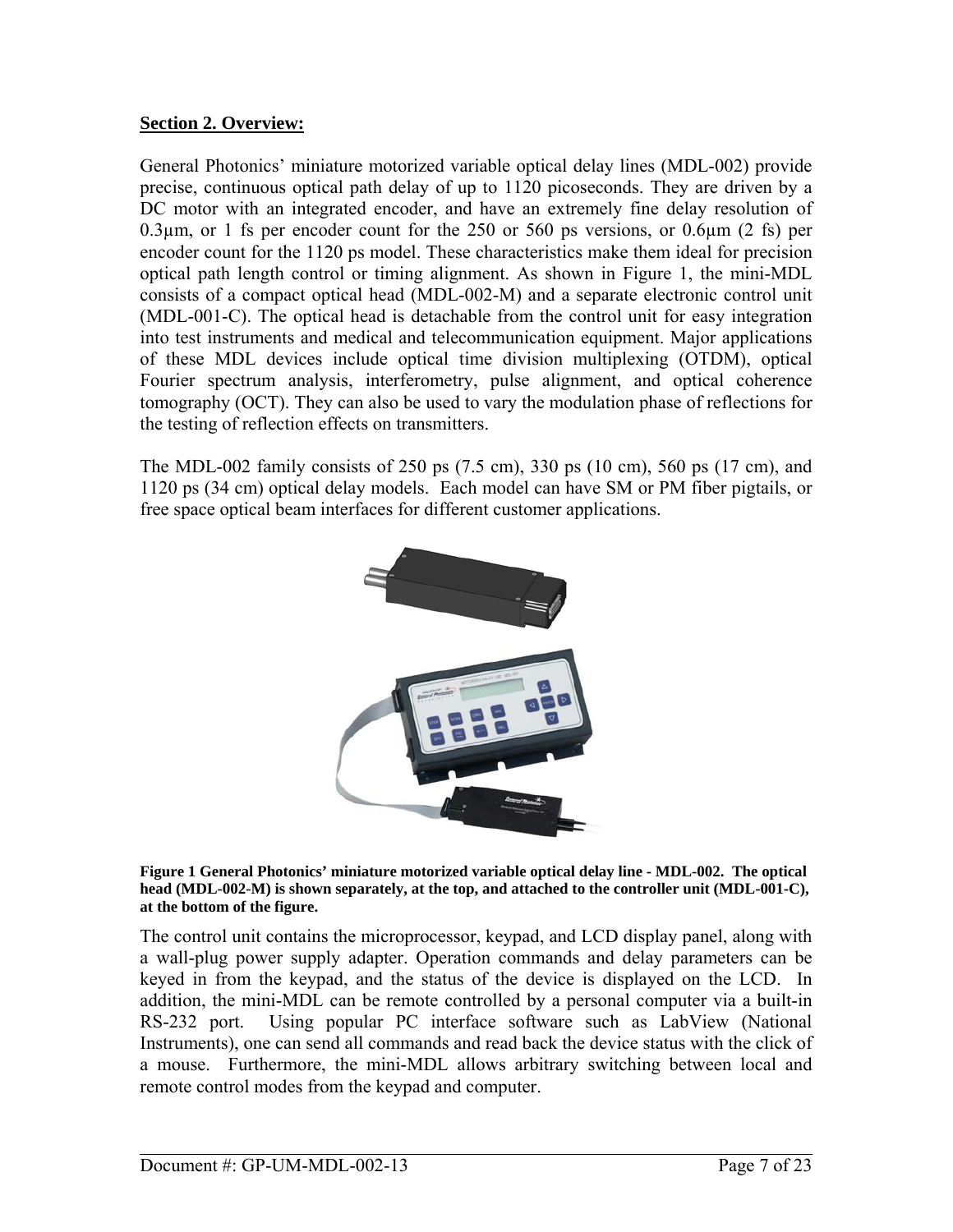#### <span id="page-7-0"></span>**Section 3. Device Description:**

#### *3.1 General Description*

The MDL-002 miniature motorized optical variable delay line (mini-MDL) consists of three sub-modules: the variable optical delay module, electronic controller module, and operation panel (display/keypad) module. Two package options are available. In the integrated package, all 3 modules are contained in one enclosure. The optical delay module can also be packaged in a separate small unit which connects via a ribbon cable to a controller unit which contains the other two modules. The input/output optical signals are connected to the variable optical delay module via single mode or polarization maintaining optical fibers. The electronic controller carries out the control commands, senses the delay state, and controls a 2-line, 16-character liquid crystal display (LCD). There are two interfaces for control command input. A built-in RS-232 connector takes commands from a computer or a hand-held device when the mini-MDL is operating, as long as the communication between the PC and mini-MDL is established. In manual control mode the front panel keypad is used to send the corresponding control commands. Press any key on the keypad to return to manual control from remote control. The delay status and command information are displayed on the LCD.

## **3.1.1 MDL-002 package features**

## **Integrated package/controller unit:**

Dimensions for the integrated unit or control unit enclosures are shown in Figs. 2-3. Dimensions are in inches unless otherwise specified.



**Figure 2 250 or 330 ps MDL-002 integrated unit/control unit package**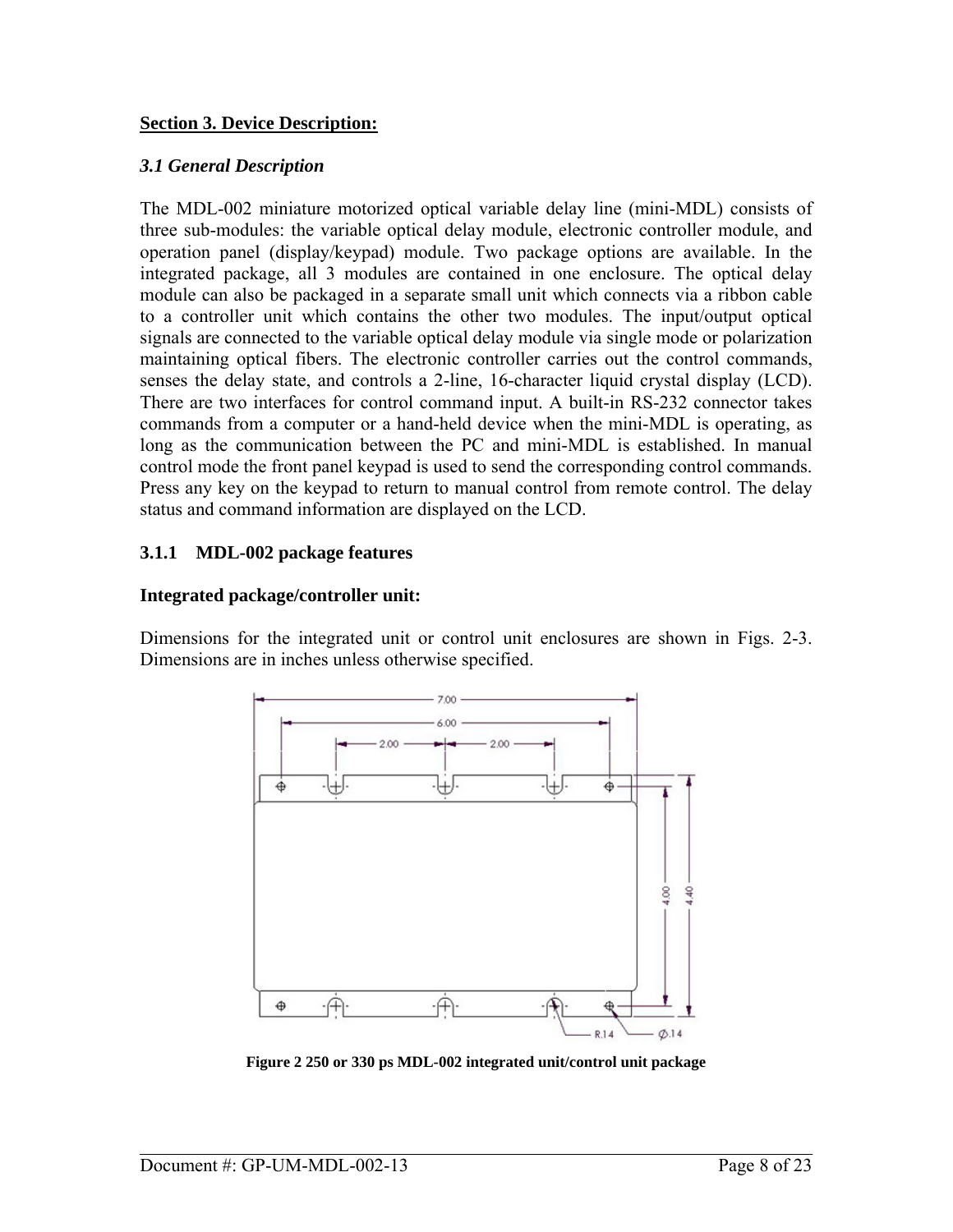

**Figure 3 560 or 1120ps MDL-002 integrated unit/control unit package** 

On the left side of the unit are the power switch and either a 16-pin connector for connection to the optical head (if this is a control unit for a separate optical head) or input/output fiber pigtails (if this is an integrated package). The RS-232 and DC power supply connector are mounted on the right side.

The pinout for the 16-pin connector for a control unit is shown in Fig. 4.



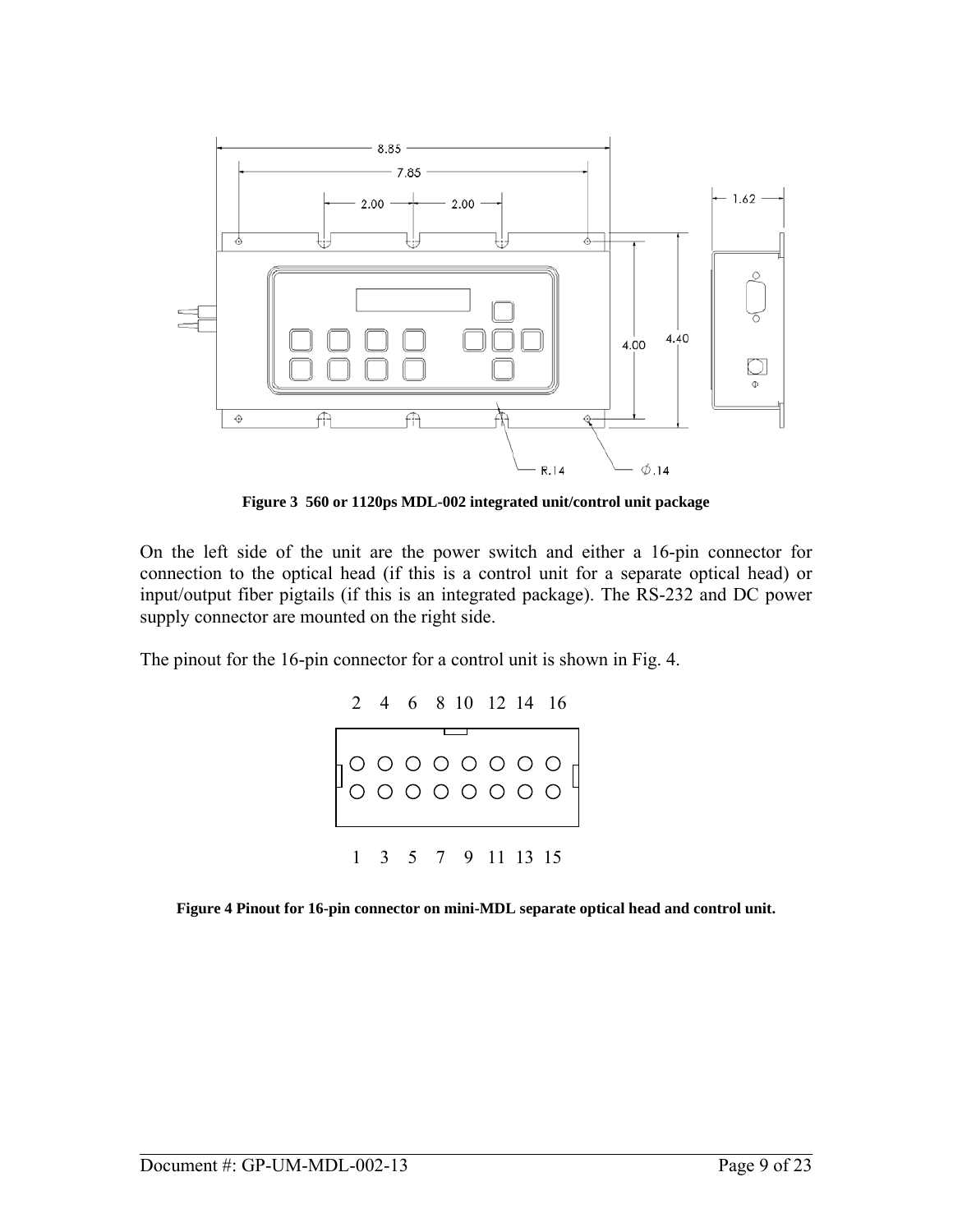| Pin number     | Assignment | Description          |
|----------------|------------|----------------------|
|                | SENSOR4    | Sensor connection    |
| $\overline{2}$ | SENSOR1    | Sensor connection    |
| 3              | NC         | Not connected        |
| $\overline{4}$ | NC         | Not connected        |
| 5              | NC         | Not connected        |
| 6              | NC         | Not connected        |
|                | NC         | Not connected        |
| 8              | NC         | Not connected        |
| 9              | NC         | Not connected        |
| 10             | <b>VCC</b> | Power supply voltage |
| 11             | <b>GND</b> | Ground               |
| 12             | <b>GND</b> | Ground               |
| 13             | MOTOR6     | Encoder output A     |
| 14             | MOTOR5     | Encoder output B     |
| 15             | MOTOR2     | Motor control        |
| 16             | MOTOR1     | Motor control        |

#### Table 1 Connector pin assignment list

#### **Separate optical head:**

The separate optical head has two optical fiber pigtails to accommodate optical input and output on the left side of the unit, and a 16-pin connector on the right side for connection to the control unit. The optical input/output can be single mode, or can be polarization maintaining (PM) fiber to maintain a linearly polarized input/output state.

The MDL-002 can also be configured for free space optical delay applications. The input/output apertures are typically  $\sim$ 3 mm in diameter.

Dimensions for the MDL-002 optical heads are shown in Figs. 5-7.



**Figure 5 250ps MDL-002 optical head dimensions**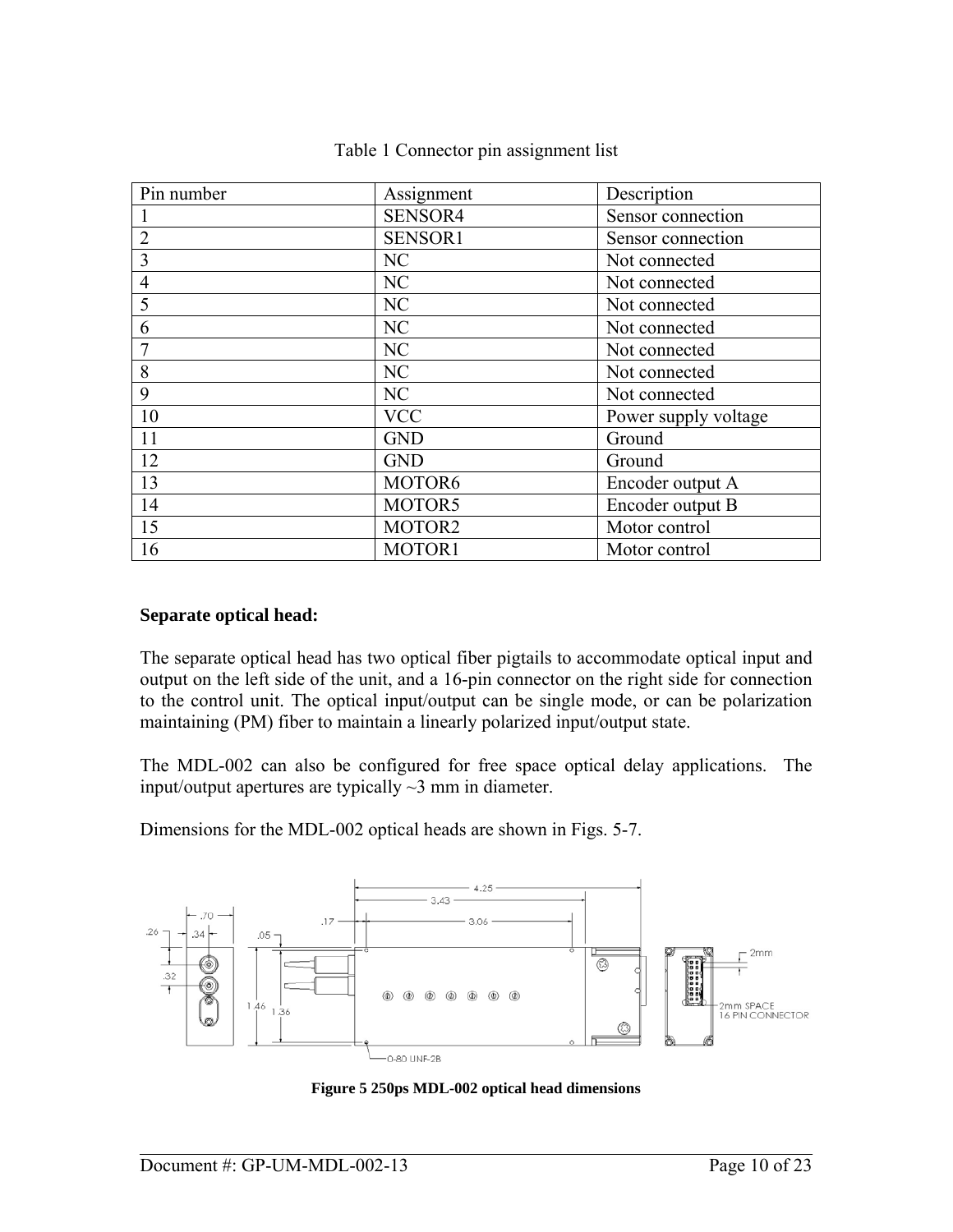

**Figure 6 330ps MDL-002 optical head dimensions** 



**Figure 7 560 or 1120 ps MDL-002 optical head dimensions**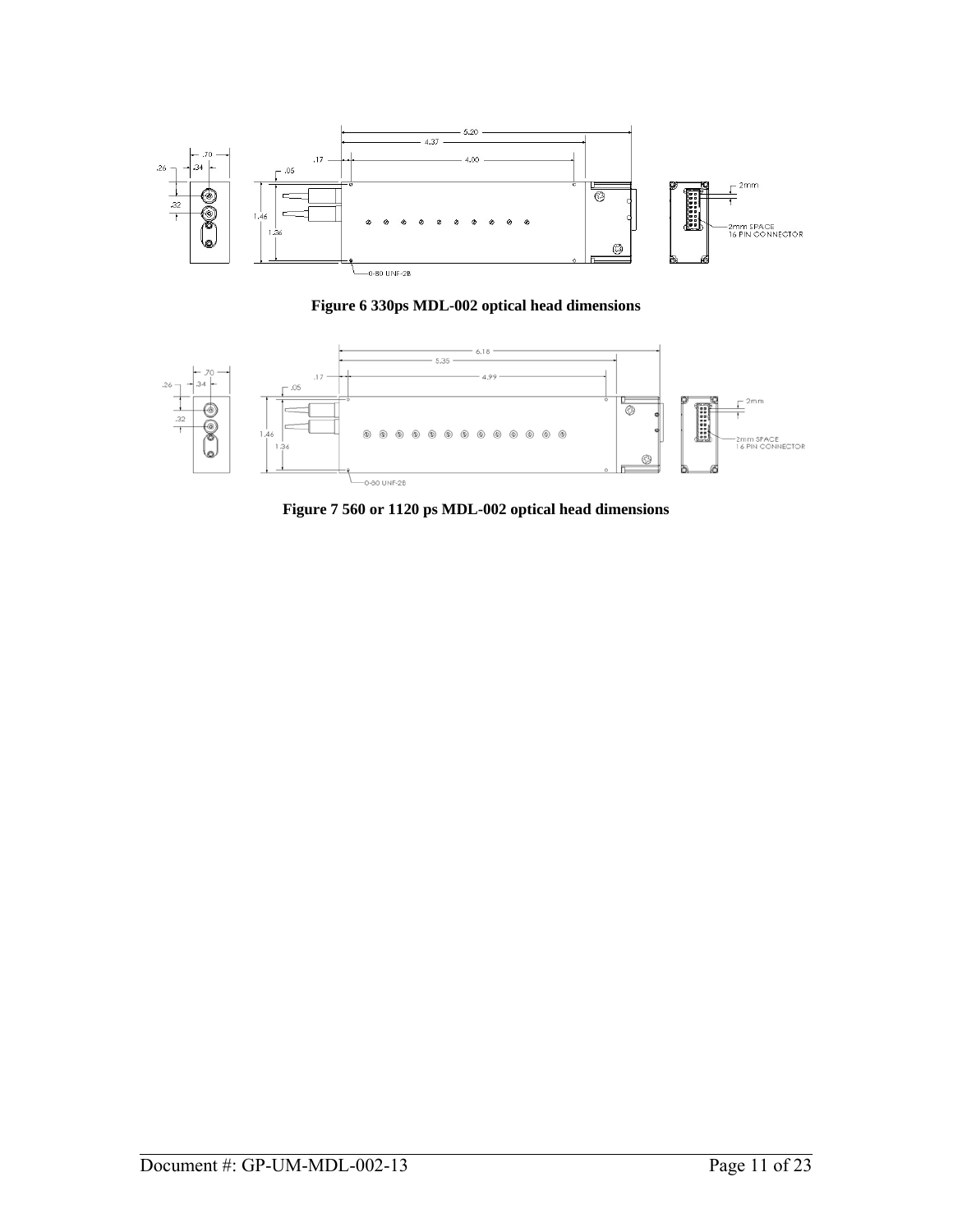## <span id="page-11-0"></span>*3.2 Polarization Properties*

The MDL-002 employs free space optics to adjust optical path length. Therefore, the polarization state will not change during delay adjustment. However, the standard single mode input/output fiber(s) may transform the input polarization state to a different state at the output.

The PM pigtailed MDL can be used for applications requiring high polarization stability. It is designed for single linear polarization state input aligned at a specified PM fiber axis. Along this axis, the input linear polarization state will be maintained at the output PM fiber port. However, if the input polarization state is aligned at 90-degree orientation to the specified polarization state, the polarization state may be transformed after propagating through the MDL device. Therefore, it is important to match source polarization state to the specified PM MDL orientation before operating the device. Unless specified otherwise, the factory default setting is for slow axis orientation of the PM fiber.

## *3.3 Power Supply*

All MDL devices require a 12V/1A DC power supply to operate. A standard AC/DC power supply adapter is shipped with the MDL-002. If the user wants to use his/her own DC power supply, the DC power supply connector should have correct polarity: the center pin is positive (+) and the outer contact is negative (-). If a third party DC power supply is used, it is important to check the power supply output voltage and polarity before connecting to power line. Incorrect voltage and/or polarity will damage the control electronics of the MDL-002.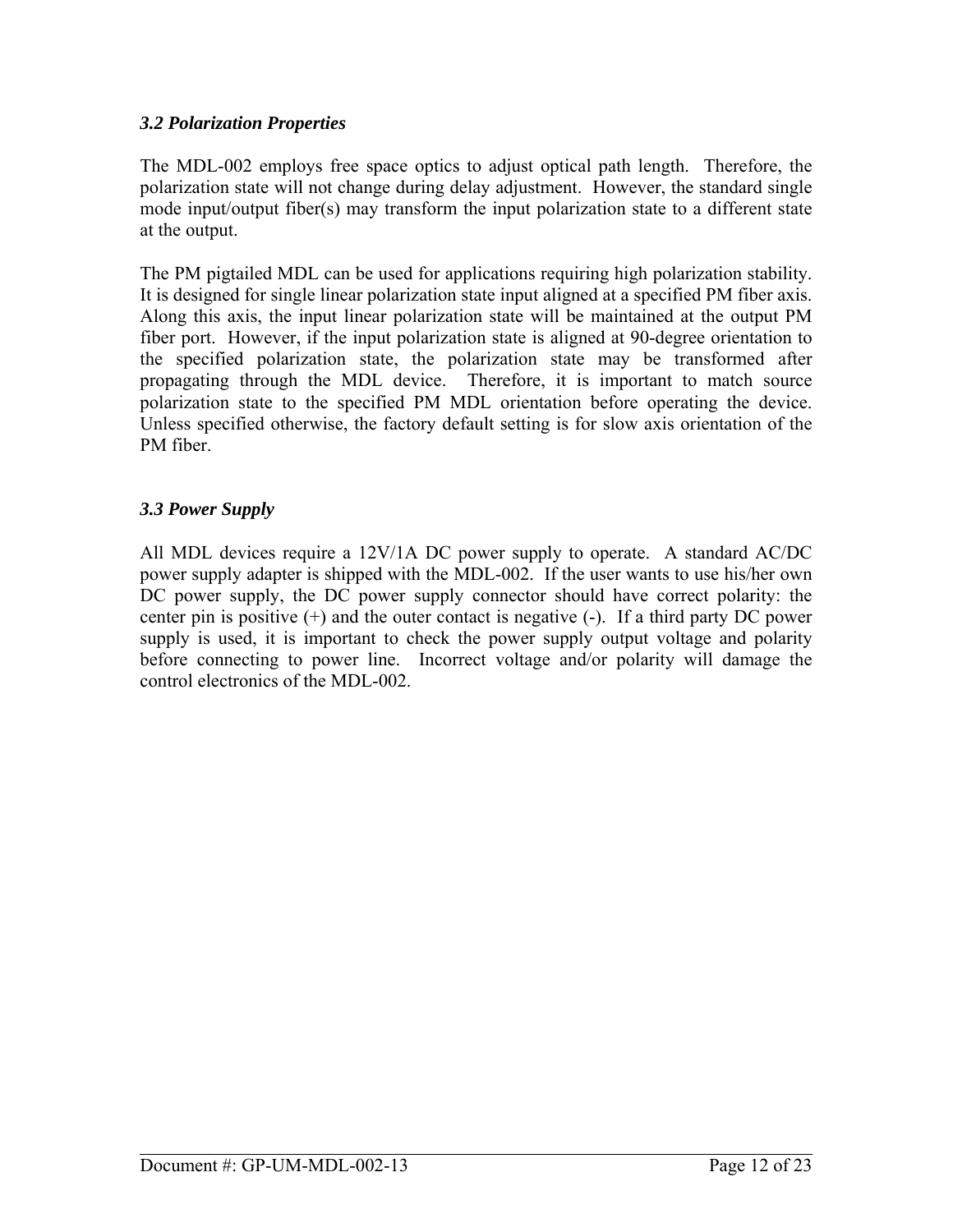## <span id="page-12-0"></span>**Section 4. Device Operation:**

Electrical and optical connections are required during setup of the MDL-002. Follow safety precautions when making these connections.

#### *4.1. Getting Started*

#### **Unpacking**

Great care must be taken when unpacking the MDL-002 from its original shipment package.

Avoid applying any force to optical fiber pigtails, and do not let any free-drop of fiber connectors occur at any time. Excessive force to fiber pigtails may degrade device performance or damage the variable optical delay module.

## **Operation**

Follow the steps below to operate the MDL-002 in manual control mode.

- 1. Check the DC power supply output voltage (12 V DC) and polarity (center positive).
- 2. Connect fiber pigtails to the optical path where delay adjustment is to be performed. The input and output fiber pigtails are interchangeable unless users specify special connector combinations to match their measurement setups.

For the 1120 ps versions, the input and output travel on the same fiber pigtail. For an SM 1120 ps MDL-002, connect the MDL's pigtail to port 2 of the SM separator. The input should be connected to port 1 of the separator, and the output to port 3. For a PM 1120 ps MDL-002, connect the MDL's pigtail to the common port of the PM separator (PBS). The input and output can be connected to either of the other two ports.

- 3. If the MDL has a separate optical head, connect it to the control unit using the supplied 16-pin connector cable.
- 4. After power supply connection, turn on the power switch. The red power indicator LED should light. The LCD will display the model number and initialization screens (see Section 4.2.3 for display sequence).
- 5. Follow the operation panel (keypad) instructions (see Section 4.2) to enter commands.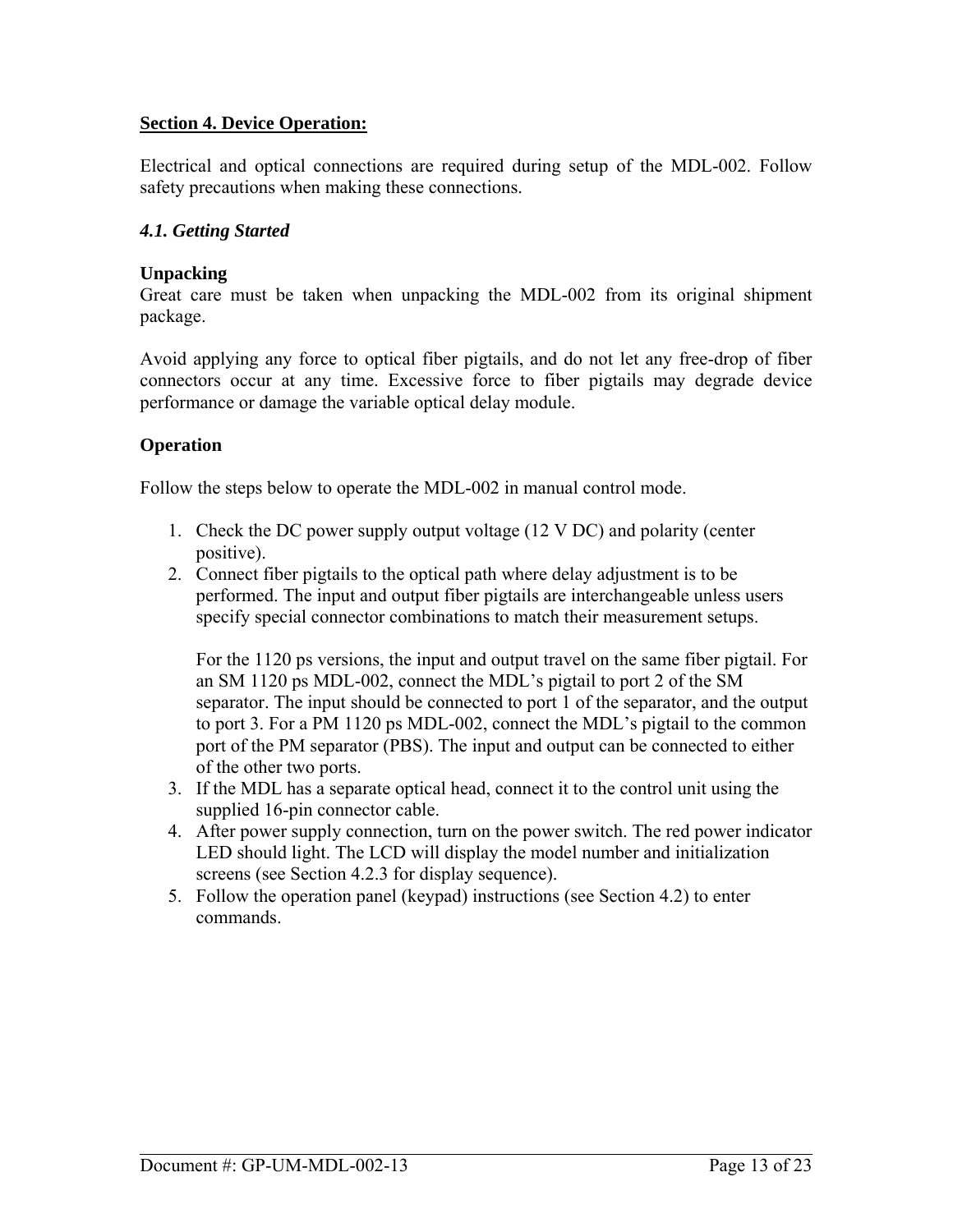## <span id="page-13-0"></span>*4.2. Using Operation Panel*

The operation panel of the control unit is shown in Figure 8.



**Figure 8 Control unit front panel.** 

## **4.2.1 LCD**

The LCD displays the delay time, system status, and commands.

## **4.2.2 Command Keys**

There are 13 keys available on the panel for command input and status setting. The functions of these keys are described as follows:

#### **(1). ABS**

The ABS key is used to set a single delay value, relative to the current origin (0 point). If the current origin is at 0 ps (default setting), then the delay value displayed in the first line of the LCD is the absolute delay defined by the MDL-002's internal position sensor. When ABS is pressed, a cursor will appear in the delay value in the first line of the LCD. The arrow keys can then be used to set the desired delay value. Once the delay value is set, pressing ENTER causes the MDL to execute the delay setting.

## **(2). ORG**

When ORG is pressed, the MDL-002 performs a sensor position check routine and then resets the delay to the absolute zero point defined by the internal position sensor. It also resets the origin point to its default value of 0.000 ps. This is the same initialization process that it performs when it is first powered on. The ORG key can be pressed any time that the motor is not moving. The buzzer will sound when the absolute zero point is reached. The display when this process is finished will be:

|     | $0.000$ ps |  |
|-----|------------|--|
| ORG | $0.000$ ps |  |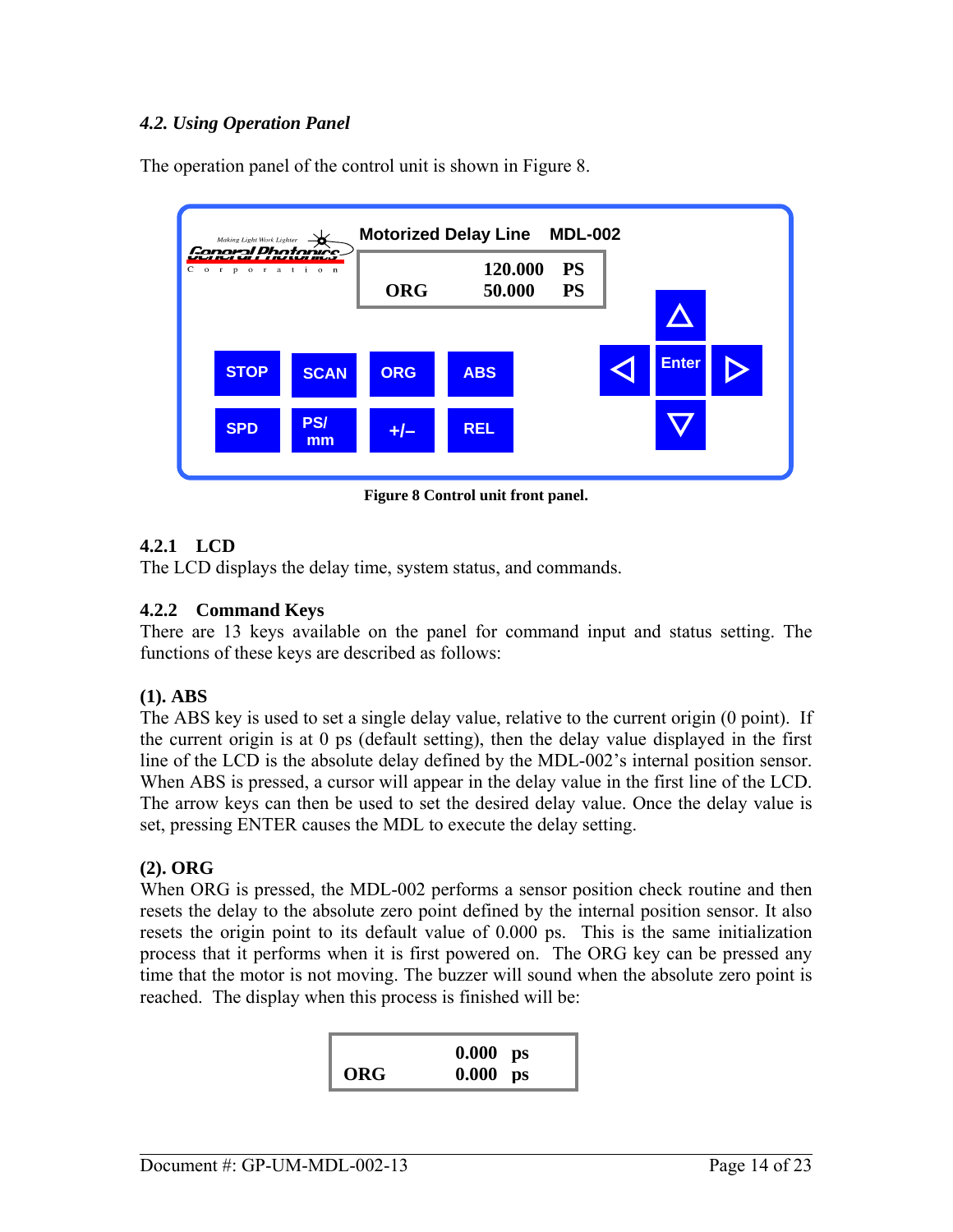#### **(3). SCAN**

The SCAN key is used to enter scan setup mode and to set the scan start and end points. When the SCAN key is pressed once, the first line of the LCD displays "SC1 0.000". This is the setup screen for the scan start point (SC1). Pressing the SCAN key repeatedly will toggle the display between the start (SC1) and end point (SC2) setup screens. Use the arrow keys to set the desired start/end point. The left and right arrow keys move the cursor position, and the up and down keys increment the selected digit. After the start and end points are set, pressing the ENTER key will start the scan; the MDL-002 will continuously scan back and forth between the two set points. Press the STOP key to stop the scan and display the current delay time on the LCD. In scanning mode, only the STOP key is functional. The scan must be stopped before any other settings can be changed.

Note: After 30 minutes of continuous scanning, the MDL-002 will enter standby mode and stop scanning. This is a safety feature to prevent excessive heat generation from prolonged mechanical motion. To restart continuous scanning with the currently set scan parameters, press SCAN and then ENTER.

## **(4). STOP**

This key is used to stop the motor when it is in motion. When the MDL is scanning, STOP is used to stop the scan. In addition, STOP can be used to stop the implementation of a single delay setting. For example, if a long delay and a slow speed are selected, it can take a long time to reach the final state. The STOP key can be used to stop the motor movement before the final state is reached. The LCD will display the current delay position at the time STOP was pressed.

#### **(5). SPD**

The SPD key is used to set the delay changing speed. There are 10 speeds available for selection. For all models except the 1120 ps model, the speeds are:

| SPD0 (Speed 0): | 0.01 | ps/second           |
|-----------------|------|---------------------|
| SPD1 (Speed 1): | 0.25 | ps/second           |
| SPD2 (Speed 2): |      | ps/second           |
| SPD3 (Speed 3): | 4    | ps/second           |
| SPD4 (Speed 4): | 8    | ps/second           |
| SPD5 (Speed 5): | 16   | ps/second           |
| SPD6 (Speed 6): | 32   | ps/second (default) |
| SPD7 (Speed 7): | 64   | ps/second           |
| SPD8 (Speed 8): | 128  | ps/second           |
| SPD9 (Speed 9): | 256  | ps/second           |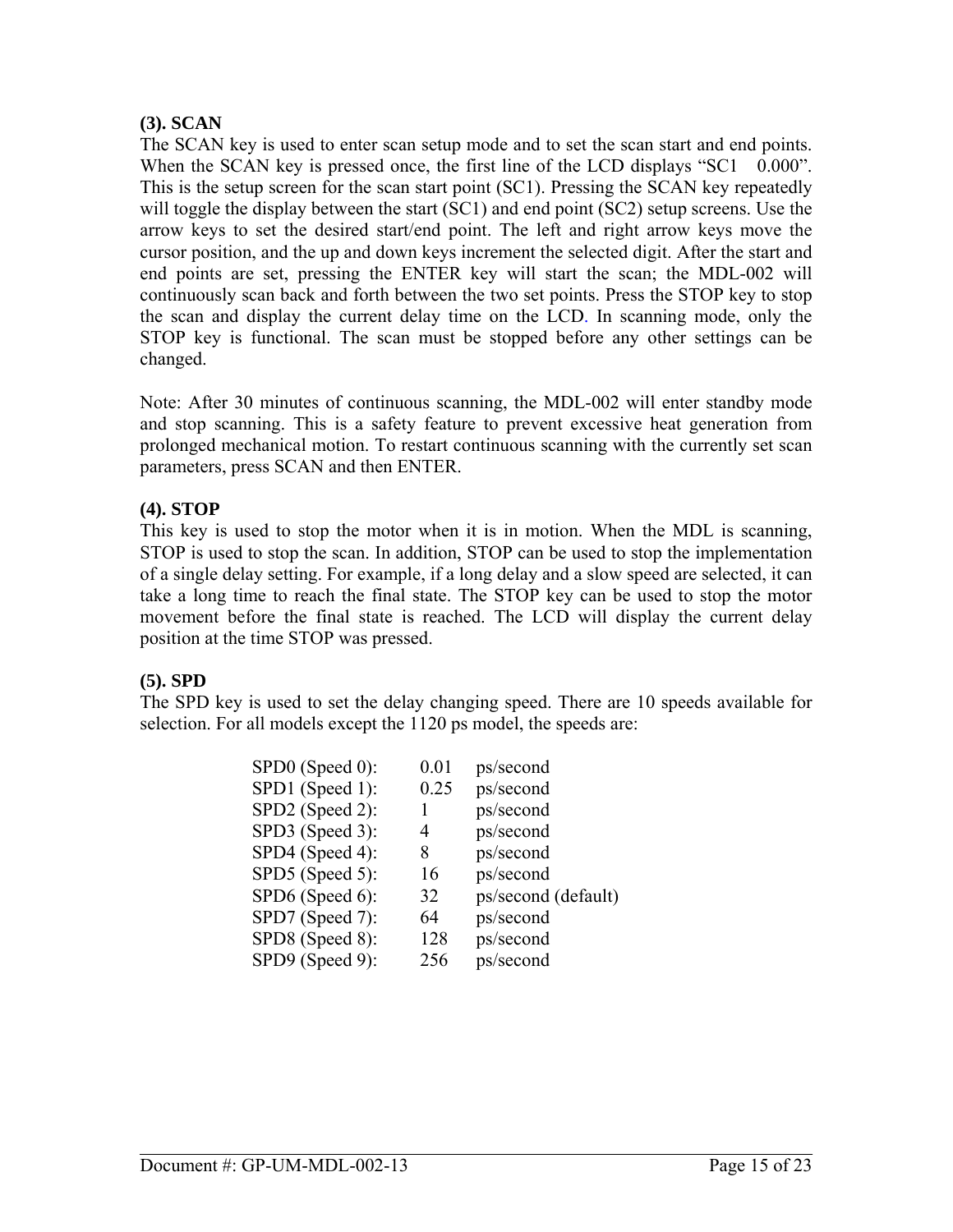For the 1120 ps model, the speeds are:

| 0.02 | ps/second                   |
|------|-----------------------------|
| 0.5  | ps/second                   |
| 2    | ps/second                   |
| 8    | ps/second                   |
| 16   | ps/second                   |
| 32   | ps/second                   |
| 64   | ps/second (default setting) |
| 128  | ps/second                   |
| 256  | ps/second                   |
| 512  | ps/second                   |
|      |                             |

When the SPD key is pressed, the top line of the LCD displays "SPD6 32ps/s" (default setting for most MDL-002 models). Use the UP and DOWN keys to change the speed to the desired value. Press ENTER to accept the speed setting.

## **(6). ps/mm**

The ps/mm key is used to set the delay unit. It toggles the display between ps (picoseconds) and mm (millimeters). The default is ps.

## **(7). REL**

The REL key puts the MDL-002 into relative delay mode. In this mode, a zero offset function allows the user to set the origin (ORG) to any delay time setting within the total delay limit. The current delay value (top line of LCD) is then displayed relative to the new origin. For example, if the display initially shows:

|     | 90.000 PS  |
|-----|------------|
| ORG | $0.000$ PS |

with the origin (ORG) at its default position of 0.000 ps, then when REL is pressed, the cursor moves to the second line:

|     | 90.000 PS |
|-----|-----------|
| ORG | 0.000 PS  |

The arrow keys can now be used to set the relative origin point. For example, if ORG is set to 50.000 ps, the current delay (first line) will automatically change to 40.000 ps  $(90 -$ 50).

## $(8)$ . +/-

In relative delay time setting mode, the delay range includes values that can be negative or positive, relative to the new origin. For example, if the relative origin is set at 125 ps, then the total delay range for a 250 ps MDL, relative to 125 ps, is now  $-125$  to 125 ps.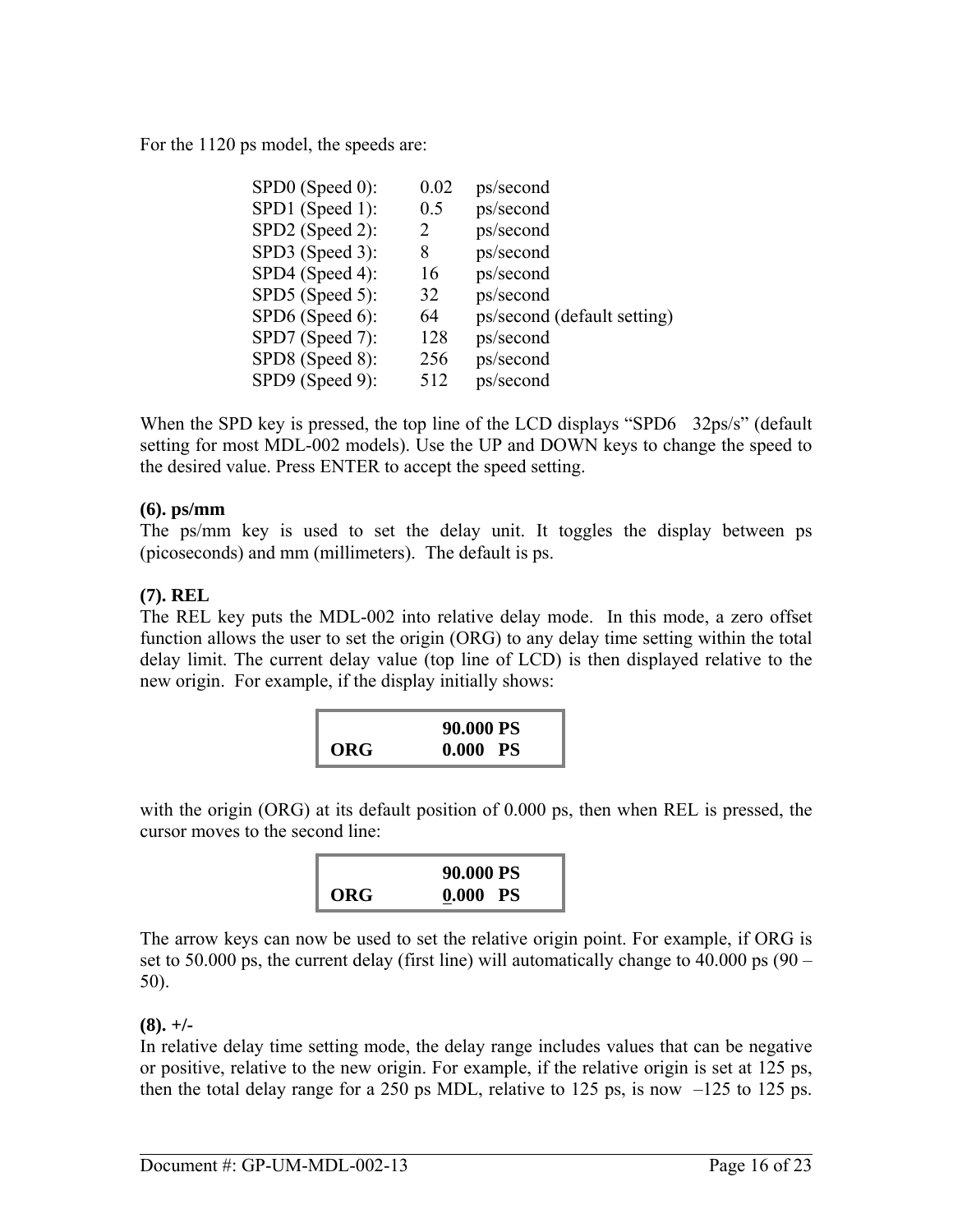Now, when a (relative) delay time of 50 ps (corresponding to an actual delay of 175 ps) is entered, the LCD should display:

|     | 50.000 PS |
|-----|-----------|
| ORG | 125.000PS |

The **+/-** key is used to set the sign of the entered delay value. For example:

|     | $-50.000PS$ |
|-----|-------------|
| ORG | 125.000PS   |

The actual delay value corresponding to the set value is now 75 ps  $(125 - 50)$ .

If the ORG is set to 0.000 or the set delay is outside the allowed delay range, the device will not respond to the  $+/-$  key.

#### **(9-10). UP and Down (arrow) keys**

The UP and DOWN ( $\triangle$  and  $\nabla$ ) arrow keys are used to change the currently selected digit (indicated by the cursor) during parameter setting (ex. delay time, origin).

#### **(11-12). LEFT and RIGHT (arrow) keys**

The LEFT and RIGHT ( $\triangleleft$  and  $\triangleright$ ) arrow keys are used to move the cursor position.

#### **(13). ENTER**

The ENTER key executes a command or setting. For example, after a delay time is set, pressing ENTER causes the motor to move to a position corresponding to the set delay. The time needed to reach the final delay state depends on the delay value and selected speed. In scan mode, ENTER starts the scan.

#### **4.2.3. Panel Operation Examples**

#### **(1). Set delay time to 100.5 ps with the origin (ORG) at (absolute) 0.000 ps.**

Turn on the power switch. The buzzer will sound and the LCD will display:



After initialization, the LCD will display:

|            | 0.000<br>_ | ps |
|------------|------------|----|
| <b>ORG</b> | 0.000      | ps |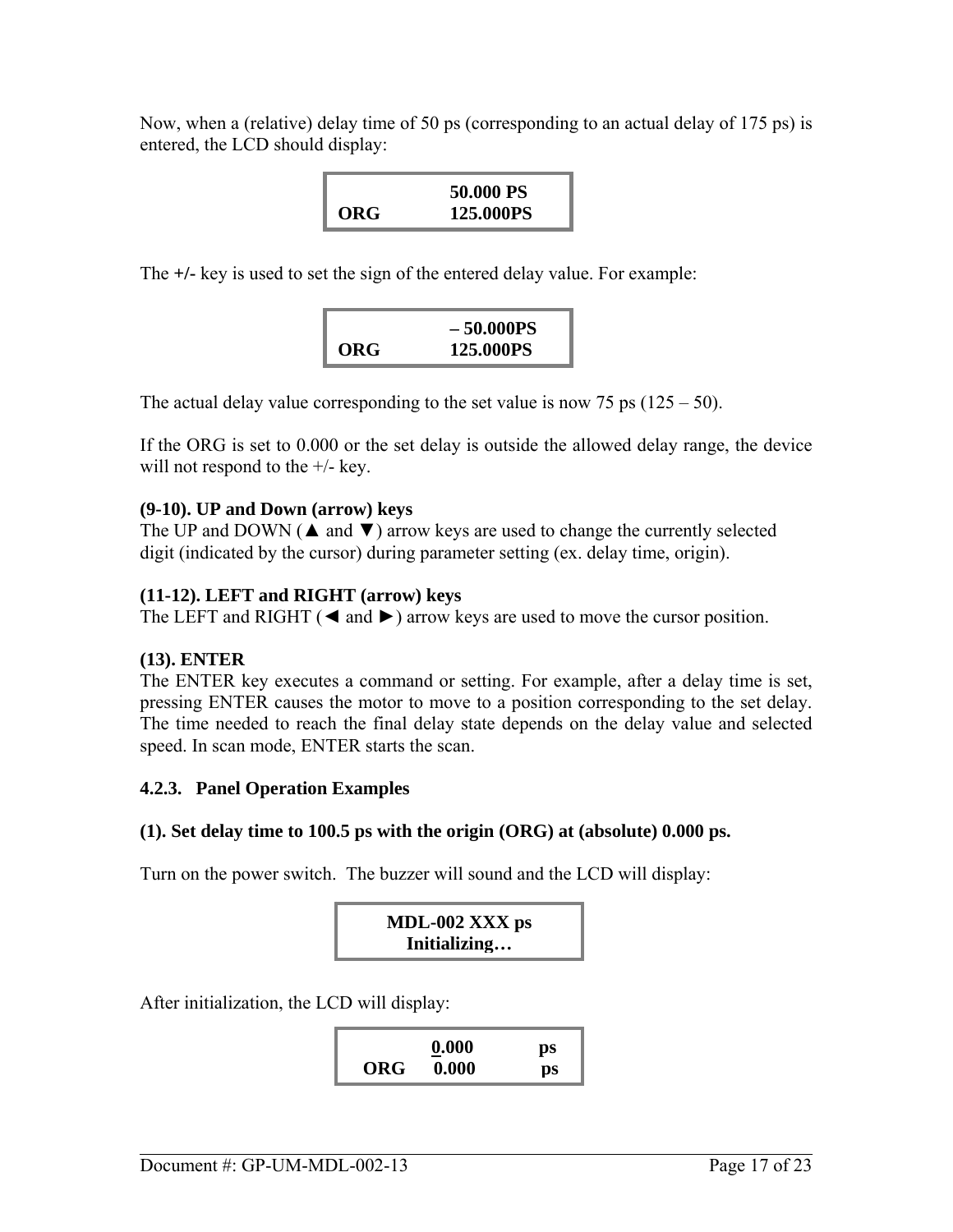The underline indicates the cursor position. The top line shows the current delay state as 0 ps. The origin is also at its absolute (nonrelative) position at 0 ps. At this point, if the **REL** key is pressed, the LCD display changes to:

|     | 0.000 | ps |
|-----|-------|----|
| ORG | 0.000 | ps |

with the cursor now in the second line to allow a relative origin point to be set. If the **ABS** key is pressed, the cursor returns to the first line for delay state setting. To set the delay to 100.5 ps for this example, use the left and right arrow keys to move the cursor position and the up and down arrow keys to change the selected digit. The display will show:

|     | 100.500 | ps |
|-----|---------|----|
| ORG | 0.000   | ps |

Press the **ENTER** key to execute the delay setting.

**(2). Set delay time to -100 ps with the relative origin (ORG) at 120ps (i.e., the absolute delay value is 20 ps).** 

Press **REL** key. The LCD displays:

|            | 0.000 | ps |
|------------|-------|----|
| <b>ORG</b> | 0.000 | ps |

The cursor will blink in the second line. Use the arrow keys to change the ORG setting to 120.000 ps (left and right arrow keys to move the cursor and up and down arrow keys to change the value of the selected digit). The display will show:

|     | $-120.000$ | ps |
|-----|------------|----|
| ORG | 120.000    | рs |

The first line delay value automatically changes to  $-120.000$  ps to indicate the current delay position (0 ps absolute delay) relative to the new origin position.

Press the **ABS** key to change from relative 0 point setting mode to delay time setting. Use the arrow keys to change the delay time to -100.000 ps. The LCD displays:

|     | $-100.000$ | ps |
|-----|------------|----|
| ORG | 120.000    | ĎS |

Press **ENTER** key to execute the new delay setting.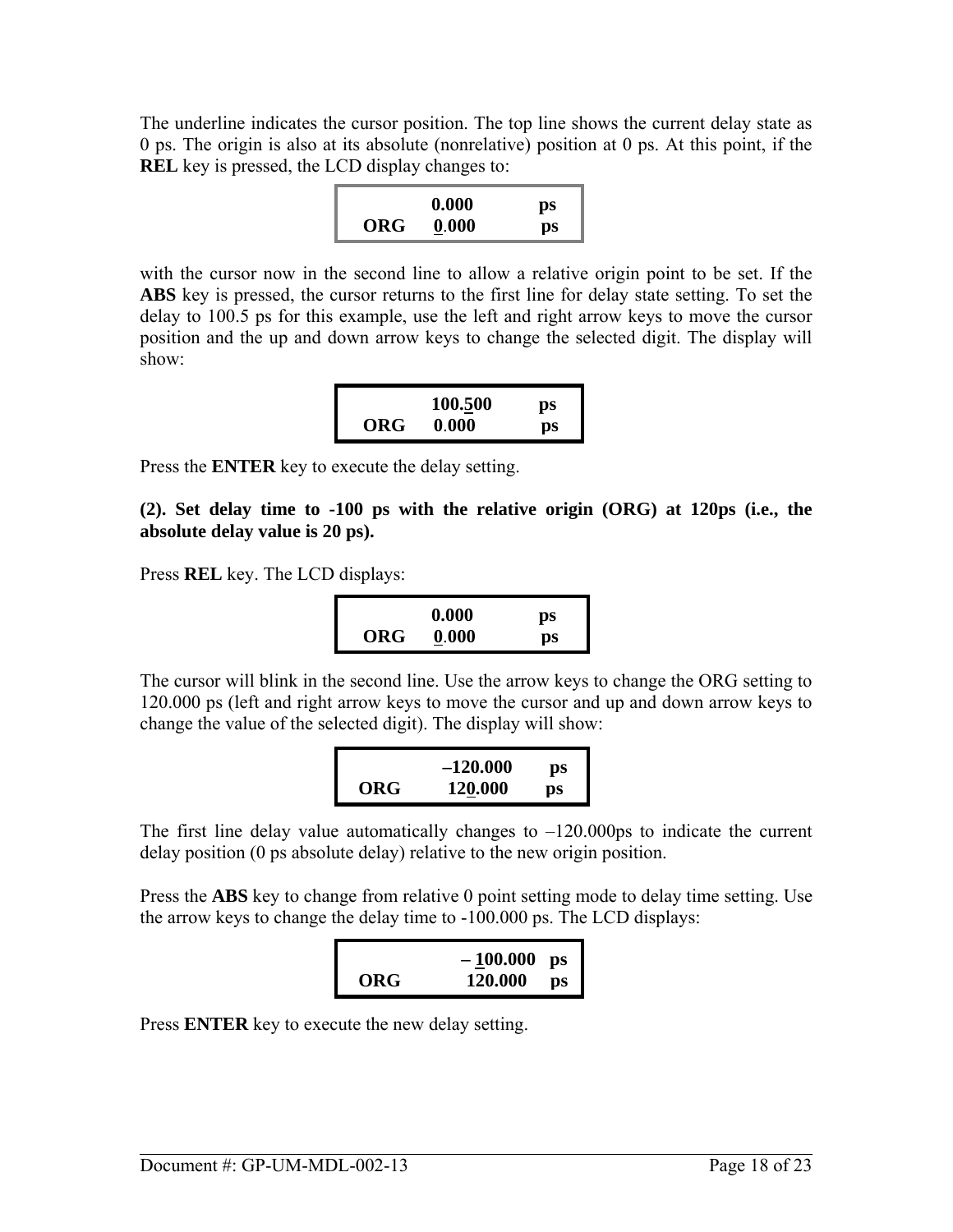#### <span id="page-18-0"></span>**(3). Scan function**

Set the scan speed: Press the **SPD** key to display the speed setting. Use **UP** or **DOWN** arrow keys to select a speed setting. The default speed setting is 32ps/second for most MDL-002 models. The LCD displays:

|     | SPD <sub>6</sub> : | $32\,\mathrm{ps/s}$ |
|-----|--------------------|---------------------|
| ORG | 0.000              | ps                  |

Then press the **SCAN** key. The display will change to the scan start point setup window:

| SC1 | 0.000 | ps |
|-----|-------|----|
| ORG | 0.000 | ps |

Use the arrow keys to set the scan start position SC1 (left and right arrow keys to move the cursor and up and down arrow keys to change the value of the selected digit). After setting SC1, press **SCAN** again. The display changes to the scan end point setup screen:

| SC <sub>2</sub> | 0.000<br>$\sim$ | ps |
|-----------------|-----------------|----|
| ORG             | 0.000           | ps |

The end position SC2 can be set similarly using the arrow keys. After setting the start and end positions, press the **ENTER** key to start the scan. The MDL will continuously scan back and forth between the two set points until the **STOP** key is pressed, or until it enters standby mode.

## *4.3 Remote Operation*

The MDL-002 can be remote controlled by a personal computer (PC) via a built-in RS-232 communication port. To establish remote control, the user needs to use a straight connection RS-232 cable to connect the computer RS-232 Serial Port to that on the MDL control unit.

When the control unit is powered on, the LCD will display:

|            | 0.000 | ps |
|------------|-------|----|
| <b>ORG</b> | 0.000 | ps |

This is local control (panel control) mode. If an RS-232 command comes from the computer, the MDL will switch to remote control mode automatically, and the remote control signifier "R" will appear in the first position of the first line of the display. The LCD now shows:

|     | 0.000<br>__ | ps |
|-----|-------------|----|
| ORG | 0.000       | ps |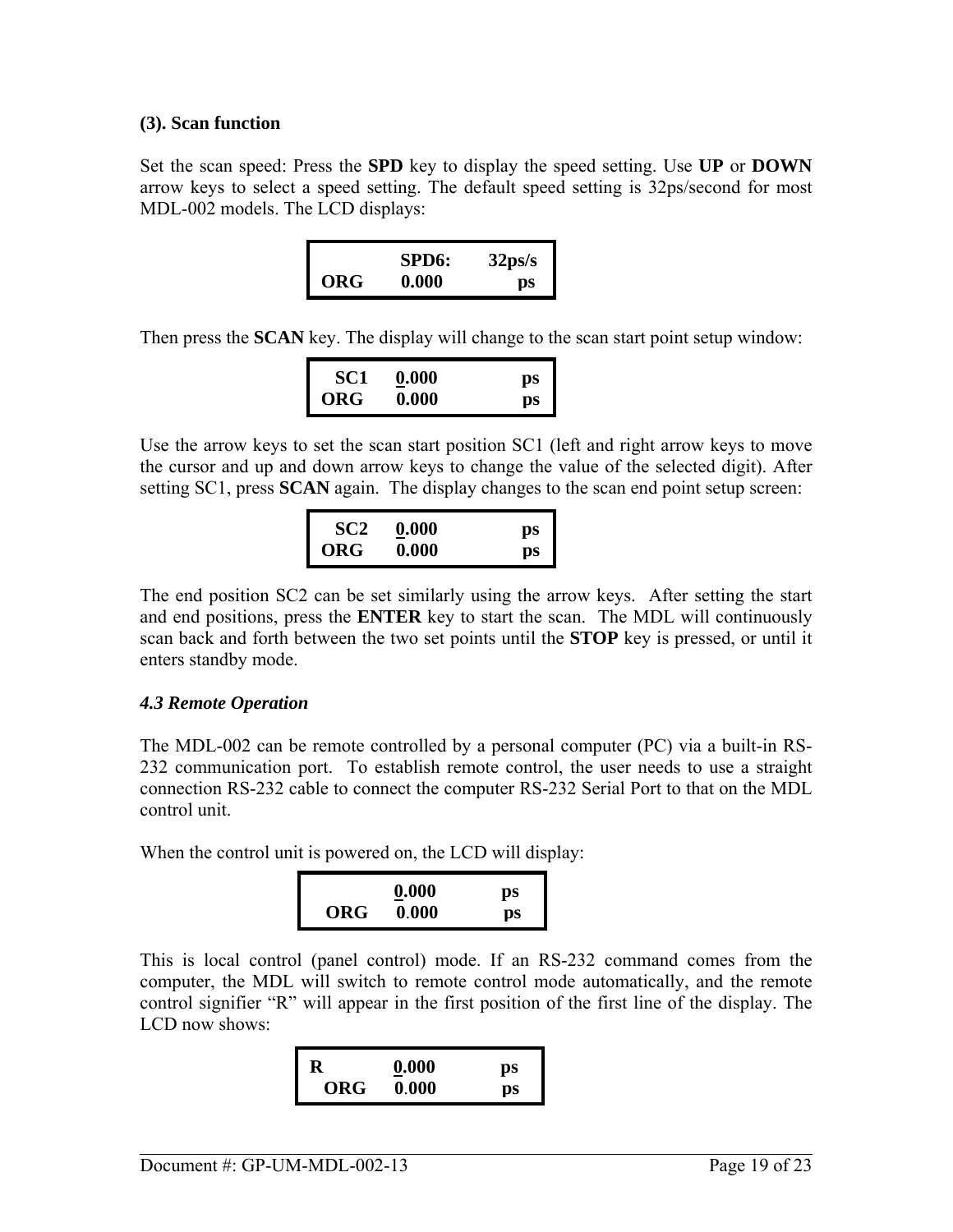Many programming languages for PCs support serial communications, including Visual Basic, LabVIEW and C. Any such program can be used to send ASCII string commands to the MDL through the RS-232 port. Microsoft Windows' Hyper Terminal can be used to perform an RS-232 remote control test. The path is Programs/Accessories/Communications/HyperTerminal.

To perform computer remote control, use the following procedure:

- 1. Turn on MDL control unit power switch;
- 2. Launch any serial port communication program;
- 3. Send a command from the Remote Control Command List. The command sequence should be sent one command at a time. The MDL response signal should be checked before sending the next command (see Section 4.3.1, Remote Control Command List).

To return to manual control mode, press ABS, REL, SCAN, ENTER, ORG, ps/mm, or SPD on the operation panel. If the MDL is scanning in remote mode, the user must stop the scan by using a remote command or the STOP key on the panel before pressing any of these other keys. If the STOP key is pressed, the MDL will return to panel control.

## **4.3.1 Remote Control Command List**

| Table 2<br>Remote control ASCII commands  |                                                                                                      |                                    |  |
|-------------------------------------------|------------------------------------------------------------------------------------------------------|------------------------------------|--|
| Command                                   | Description                                                                                          | Example                            |  |
| $ABS$ *\$ or<br>abs $*$ \$                | Set the delay time<br>$*$ is the delay time, range 0~250ps<br>for 250 ps model                       | ABS 1.2\$<br>abs -23.456\$         |  |
| REL *\$ or<br>rel $*$ \$                  | Relative zero position set                                                                           | <b>REL 100\$</b><br>rel 20\$       |  |
| $SC1$ *\$ or<br>$sc1$ *\$                 | Scan start position                                                                                  | SC1 10\$<br>se1 10\$               |  |
| $SC2$ $*$ \$ or<br>$sc2$ *\$              | Scan end position                                                                                    | SC <sub>2</sub> 100\$<br>sc2 100\$ |  |
| $SPD * $ or$<br>spd $_{\circ}$ \$         | Scan speed setting<br>$*$ is the speed number, range 0~9<br>See p. 15-16 for corresponding<br>speeds | SPD 0\$<br>spd 1\$                 |  |
| ORG \$<br>or<br>org $\sqrt{s}$            | Reset to absolute zero position.                                                                     |                                    |  |
| SST \$<br>or<br>sst \$                    | Start scan<br>Note: Scan will time out after 30<br>minutes continuous operation                      |                                    |  |
| STP \$<br><sub>or</sub><br>stp $\sqrt{s}$ | Stop motor motion                                                                                    |                                    |  |

The ASCII commands for MDL remote control are summarized in Table 2.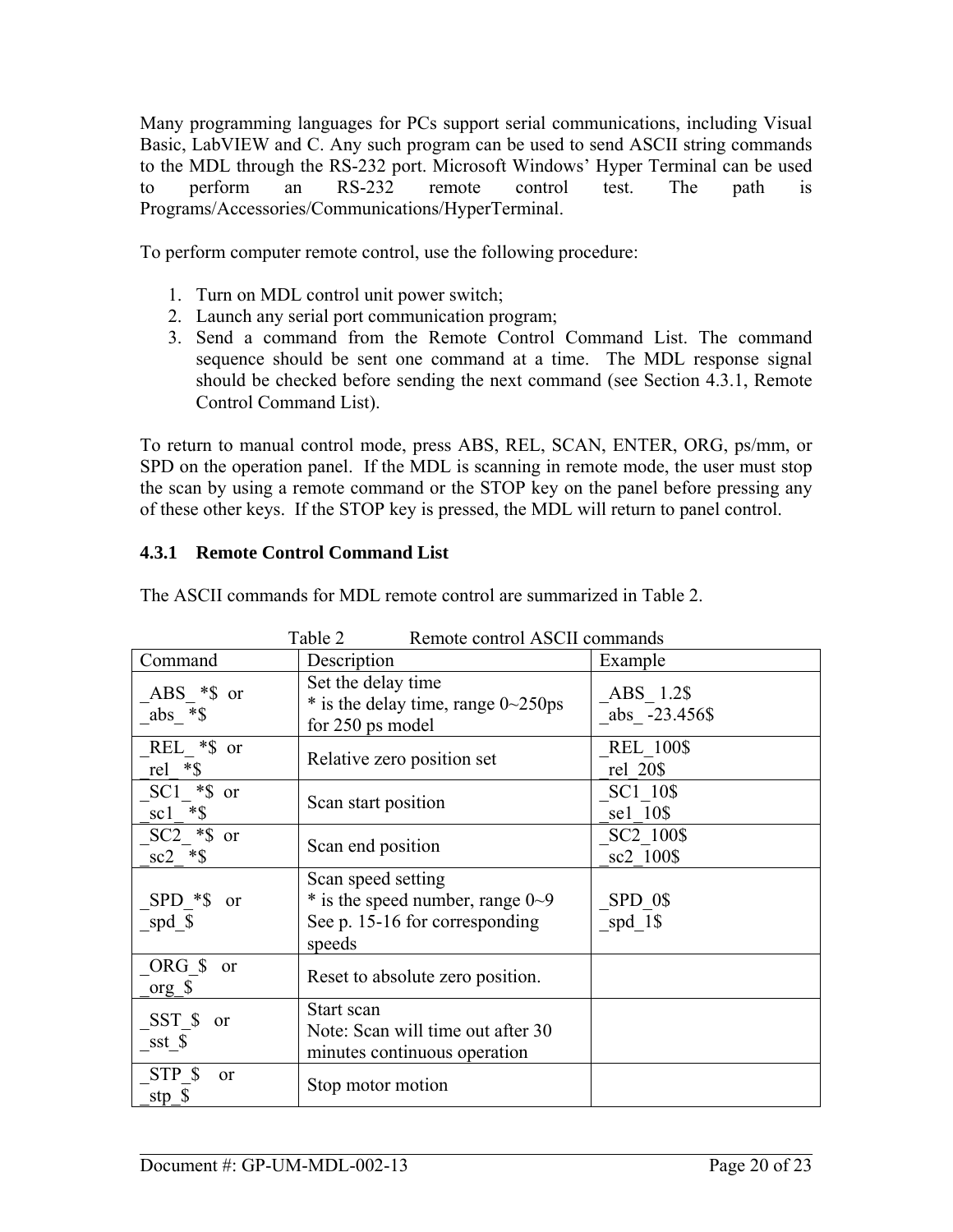| MMU \$<br><sub>or</sub><br>mmu \$ | Set delay unit to mm |  |
|-----------------------------------|----------------------|--|
| PSU<br><sub>or</sub><br>psu \$    | Set delay unit to ps |  |

Remote Control Command notes:

- 1. RS-232 commands are case sensitive ASCII codes. The last character of each command ASCII string, \$, is an end mark.
- 2. RS-232 port uses asynchronous framing, 8 data bits, no parity bit, and 1 stop bit.
- 3. RS-232 data rate: 9600 bps.
- 4. Only one command is allowed in each command string. Wait for "OK" response from MDL device before sending the next command.
- 5. If MDL is scanning (the motor is moving), only the stop command will be received. Any other commands will receive a "NO" response.

The MDL will respond to the computer with an "OK" string when a command string is accepted. Any additional commands sent before the "OK" string is returned will be ignored by the MDL, except the stop command " stp  $\hat{S}$ " or " STP  $\hat{S}$ ". If the format of the command sent to the MDL is wrong, or input data is out of the allowed data range, for example: "aBS\_ 123.456\$" (no "-"), "\_ABS\_ 123.456\$" (space is not permitted), "\_ABS\_123.456" (no  $\frac{1}{2}$  sign), or "\_ABS\_2723.456\$" (delay data out of range), the MDL will respond with a "NO" string. *In user interface programs, please check the OK string before sending the next command unless sending the stop command, "\_stp\_\$" or "\_STP\_\$".* Please note that if the motor is moving, it must be stopped before changing other settings.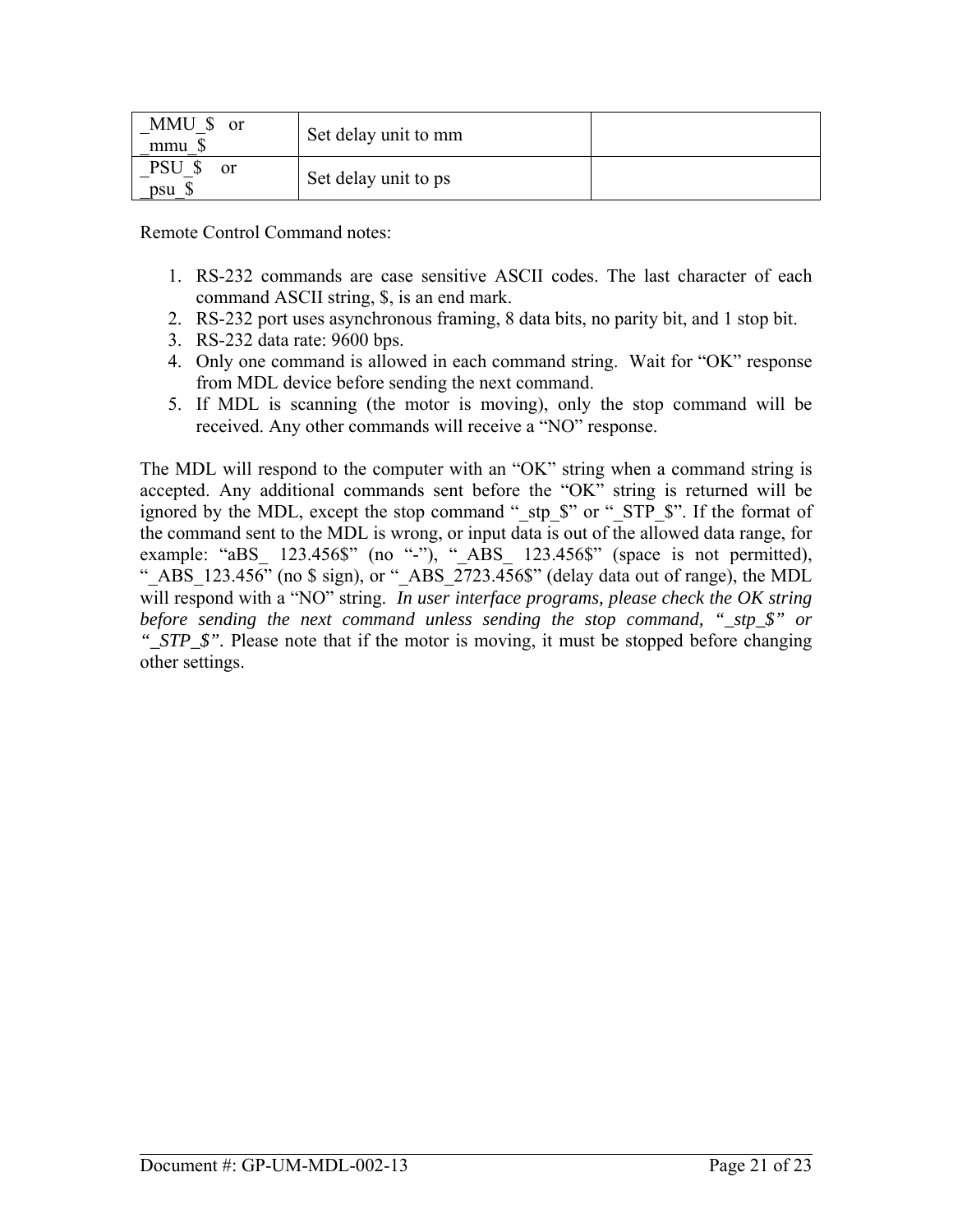#### <span id="page-21-0"></span>**Section 5. Troubleshooting:**

The MDL-002 may display one of 3 error codes on the control panel to indicate problems.

| Err Power Off   | Optical head not moving                    |
|-----------------|--------------------------------------------|
| Err1 Power Off  | Motor not turning                          |
| Err2 Power Off: | Optical head not sensed by control module. |

Any error message indicates a mechanical or optical head feedback error.

"Err Power Off" and "Err1 Power Off" are related to mechanical and motor problems. If either of these messages appear, power off the MDL and check that the electrical connector is securely connected. Power on the MDL. If the error message persists, contact General Photonics..

"Err2 Power Off" is related to cable or sensor problems. Typically, the error is caused by poor connection of the sensor ribbon cable. Power down the MDL, verify the ribbon cable connection, and power the MDL back on. If the error message persists, contact General Photonics.

#### **Section 6. Technical Support:**

General Photonics is committed to high quality standards and customer satisfaction. For any questions regarding the quality and use of the MDL-002, or future suggestions, please contact General Photonics Corporation at (909)-590-5473 (telephone) or (909) 902-5536 (fax), or by e-mail at [support@generalphotonics.com](mailto:support@generalphotonics.com). General Photonics will respond to all customer questions within 24 hours during regular business hours. General Photonics can also be contacted by mail at:

General Photonics 5228 Edison Avenue Chino, California 91710 USA